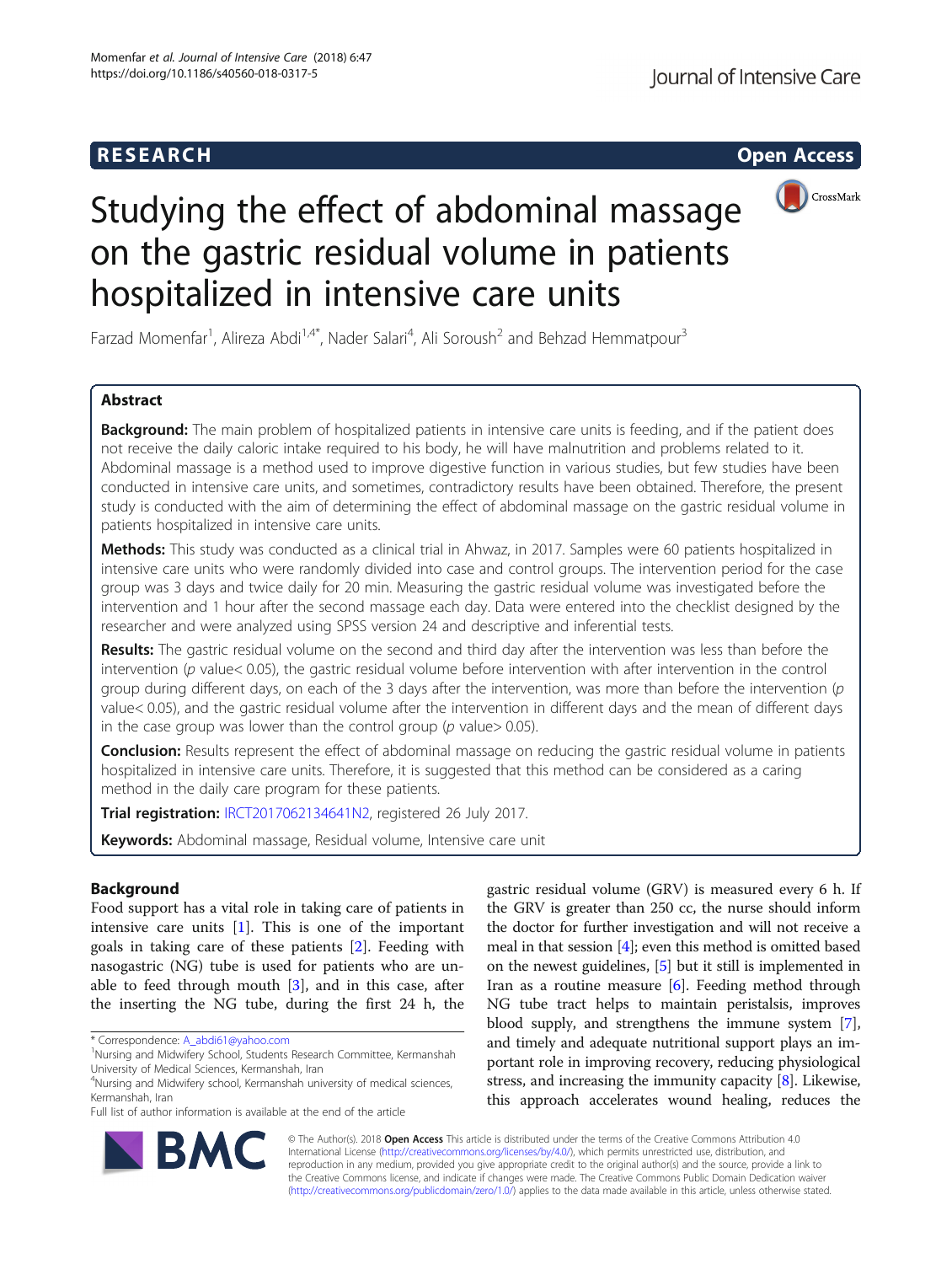number of hospitalization days, reduces the infection risk, and in cases where the patient is hospitalized due to ulcers or injuries, reduces catabolic responses [\[9](#page-6-0)]. In fact, the aim of nutritional support through the NG tube for patients in intensive care units is to reduce or eliminate malnutrition because malnutrition can cause muscle atrophy and loss of body mass [\[7](#page-6-0)].

Among the factors that prevent adequate feeding of patients, in this way, we can refer to delay in initializing feeding, reduction in rate of gavage, not gavaging the volume prescribed by the physician, and increasing the frequency of discontinuation of feeding [[10](#page-6-0)]. Nurses working in intensive care units play a key role in implementing nutritional support in patients with decreased levels of consciousness that include: timely initializing the feeding, correct feeding, surveying gastric intolerance, examining the emplacement of NG tube, determining the amount of calories necessary for the patient, and measuring the GRV  $[1]$  $[1]$  $[1]$ .

Among the most important digestive complications in patients fed by the NG tube method, food intolerance and delayed gastric emptying can be referred [\[11\]](#page-6-0). To find out the delay in gastric emptying, usually the best way is to measure GRV bedside the patient [[12\]](#page-6-0). Studies show that 10 to 63% of patients fed with this method have stomach intolerance, which causes only 43–64% of these patients receive their daily needed calories [\[9](#page-6-0)]. Food intolerance in these patients is associated with the increased risk of mortality and malnutrition-related complications [[13\]](#page-6-0), and lack of needed nutrition intake results in loss of body mass, excessive weight loss [\[7](#page-6-0)], progression of infection, bedsore, the increased duration of hospitalization, the increased risk of mortality, and increased costs [\[14](#page-6-0)], and ultimately lead to cachexia and sarcopenia in these patients [\[15](#page-6-0)].

Various methods have been suggested for preventing and treating food intolerance and increasing the rate of gastric emptying, among which the use of prokinetic drugs such as metoclopramide can be referred. But these drugs have many side effects such as abdominal cramps, allergies, bronchospasm, heart disorders, and disorders in pancreas [[9\]](#page-6-0). For 38.8% of hospitalized patients in intensive care units in Germany, abdominal massage is used for managing complications following immobility and improving food tolerance [\[9](#page-6-0)]. In this regard, the research conducted by Kahraman and Ozdemir [\[16\]](#page-6-0) showed that the GRV on the last day had a significant reduction compared to the first day. But in the study of Tekgündüz et al. [\[17](#page-6-0)], the GRV after abdominal massage did not show any difference between the two test and control groups. Other researchers also believed that abdominal massage with stimulated peristaltic movements of digestive system, altered intra-abdominal pressure and induced mechanical and reflexive effects on the intestines, reducing the transit time of nutrition in the intestines and increasing the

number of intestinal movements and easier food movement along the gastrointestinal tract can be considered as a palliative treatment to prevent the complications caused by this feeding method [[9](#page-6-0), [18\]](#page-6-0). Considering the few studies in intensive care units and existing controversy studies, the present study was conducted with the aim of determining the effect of abdominal massage on the GRV in patients hospitalized in intensive care units.

## **Methods**

This study was conducted as a clinical trial in intensive care units of Fatemeh Zahra Hospital (Ahvaz, Iran) in 2017. The research population was all the patients hospitalized in intensive care units, and samples were 60 patients hospitalized in intensive care units that were first included as convenience and then were divided into two groups by simple random method, case group (abdominal massage recipients) and control group (normal care recipients). In this method, 60 cards having the same appearance were provided, and on 30 of them, the letter A was written that identified the case group "abdominal massage," and on the other 30, B was written to indicate the control group "usual care." Then, another person accidentally took one of these cards, with the code written on it, so that the random allocation of patients to each group was determined.

Sample size was estimated based on the formula of comparing a quantitative feature in two groups, the 95% confidence coefficient (1-α), power 90% (1-β), as well as the mean and standard deviation (SD) of GRV in abdominal massage (105  $\pm$  15.30 cc) and control (142.91  $\pm$ 66.7 cc) groups after intervention in Uysal et al. [\[9](#page-6-0)]; thus, 28 individuals were calculated to each group, so, considering the probability of attrition, 30 individuals were recruited in each group, following formula.

Inclusion criteria included having NG tube (for check the GRV), Glasgow coma scale less than 7 (because usually these patients need gavage), not having abdominal radiotherapy during last 6 weeks, and not having abdominal surgery (because the massages are forbidden for these patients). The patients who took prokinetic medications (due to interfering with massage effects) or discharged during the study (these patients did not complete the intervention course) were excluded.

To collect the data, the researcher, after obtaining permission from the Deputy of Research and Information Technology of Kermanshah University of Medical Sciences and the hospital of research location, went to the place where samples were hospitalized (intensive care units) and selected those who had the criteria for inclusion in the study, then the individual accompanied with the patient (one of the first-class relatives who was responsible for the patient) was asked to complete a written informed consent after a complete explanation of the study goals and the method of work. Samples were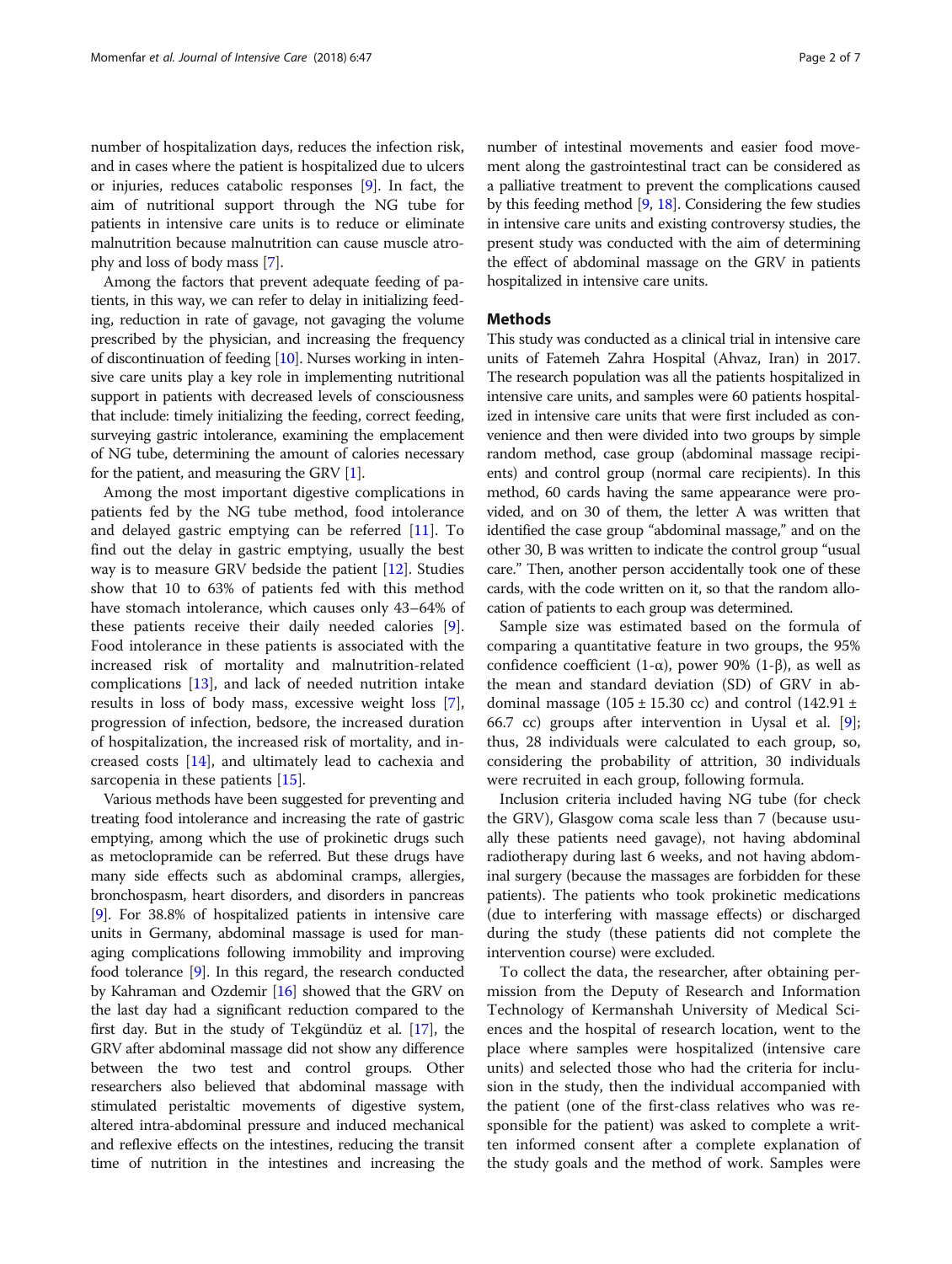randomly divided into two case and control groups. Every day, the researcher went to the intensive care unit of Fatemeh Zahra Hospital in the morning from 8 am to 12 noon for a period of 3 months and conducted the study. The initial information was collected in a designed checklist, using file information and questioning from the individual accompanying the patient.

## Data collection tools

Data were collected using a researcher-designed checklist containing two parts, one including demographic information (age, sex, marital status, education, occupation) and the other for pursuing the record of gastric nutrition status (in relation to the type of nutrition, the amount of food each time, number of feeding times, number of vomiting times, GRV in different times, and medication). The form of pursuing the patient's nutritional status was adjusted and used after a detailed study of the books and scientific publications and using available articles on the subject of the study. The qualitative content validity method was used to investigate the validity of the checklist; thus, the forms were distributed to ten faculty members of nursing and intensive care field, and their opinions were applied.

## Intervention

In the present study, massages based on the tensegrity principles were used, and the primary outcome was the change of GRV after abdominal massage. The intervention period for the case group was 3 days. These patients received 20 min of abdominal massage intervention twice a day, and the interval between two massages was 2 h. Each day, before the intervention and 1 hour after the second massage, the GRV was measured and investigated. This type of massage technique consists of five steps. The first stage of massage starts with movements like brushing the skin in the abdominal area (Fig. 1); in the second stage, elastic deformation of the thoracolumbar fascia will be performed in the form of displacement, the dominant hand is placed on the abdominal skin, and the other hand is placed on it, and with an adequate pressure of hand, the skin of under pressure area is squeezed (Fig. 2). In the third stage, the skin of the



Fig. 2 Stage two, the dominant hand is placed on the abdominal skin and the other hand on it with appropriate presser, the

skin drown

abdominal skin is elastically deformed by massage, the abdominal skin is picked, and kneaded by the fingers (like kneading dough) (Fig. 3). The fourth stage involves shock movements along the armpit from top to bottom and bottom to the top (Fig. [4\)](#page-3-0), and the last stage contains deformation of the muscles in the intercostal spaces of false ribs (the fingers are placed between the intercostal spaces and pulled on the skin with an appropriate pressure) (Fig. [5](#page-3-0)); the lubricant gel is used to facilitate the massaging. The patient's position is asleep to the back while undergoing massage. The angle between the bed and the patient's head is 30 to 45 degrees, and the patient's legs are placed on a pillow. This condition helps to relax the abdominal muscles.

Patients hospitalized in intensive care unit were gavaged every 3 h according to the protocol, and the studied patients were fed in the same way. First, using a special 50 ml gavage syringe, 5 cc of air was quickly injected into the stomach, and using a stethoscope, the voice in the stomach was heard, and after confirmation of the insertion of the NG tube, first lavage was performed and the gastric volume residual was measured,



Fig. 3 Stage three, the abdominal skin shape is changed with rubbing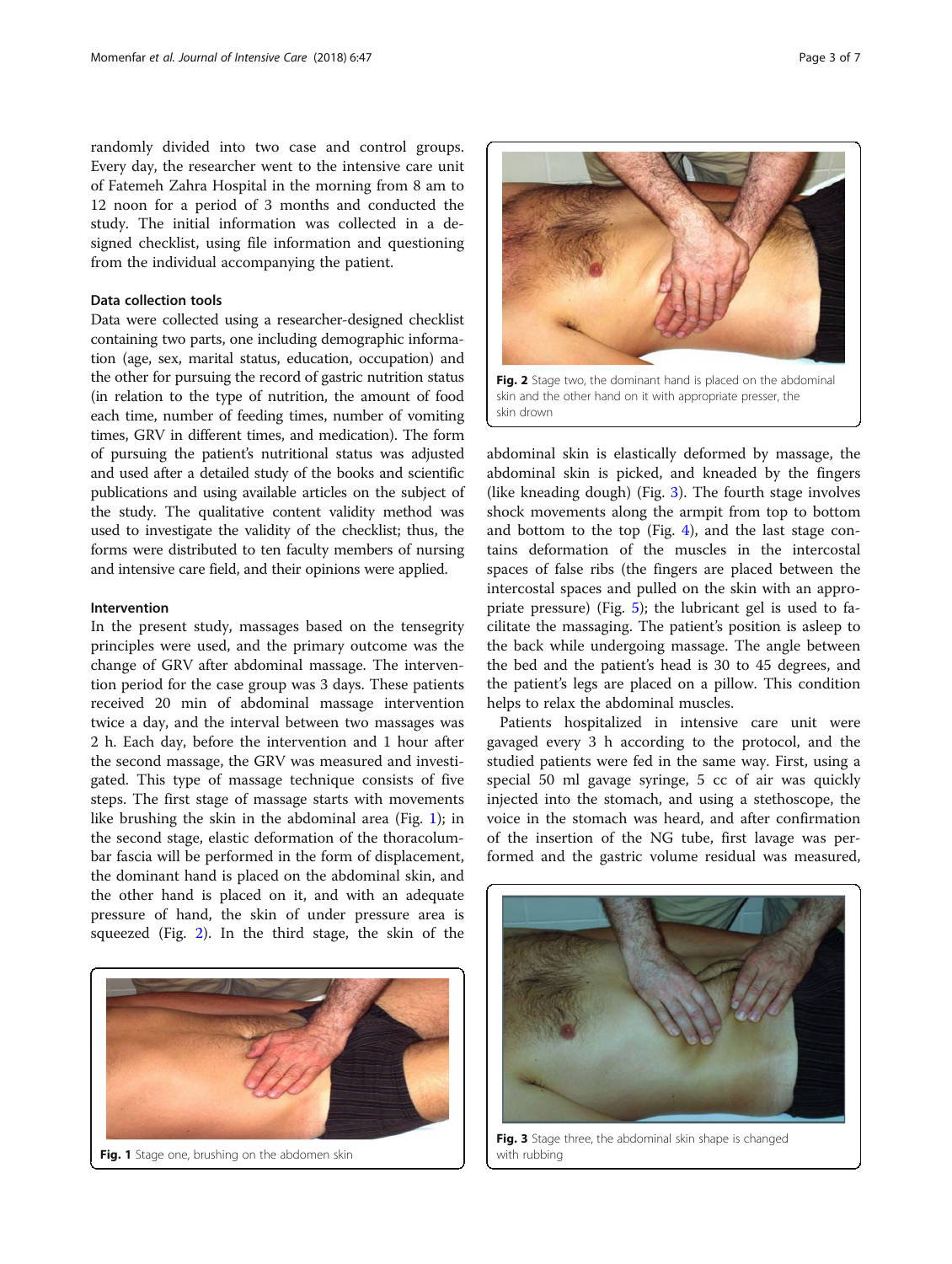and this amount was returned to the stomach with any amount it has, and a certain amount of food was gavaged into the stomach in such a way that the final volume in each patient should reach 300 cc.

## Data collection from intervention group

After confirmation of the NG tube placement in the stomach, the lavage was performed, and the amount of gastric residual was measured and recorded, then this amount of lavaged food was returned to the stomach. In the next stage, abdominal massage was performed at 8 o'clock in the morning for 20 min, and after massage, the gavage was performed, and the gastric volume was increased to 300. After 2 h, the second stage of abdominal massage was performed, and finally, 1 h after the second massage, at 12 o'clock, the GRV was examined.

## Data collection from the control group

After confirmation of the insertion of NG tube into the stomach, lavage was performed for each patient at 8 am, and the GRV was measured and recorded, then this amount of lavaged food was returned to the stomach, and eventually, the volume of food in the stomach was increased to 300 cc by gavage, and 3 h later, at 12 o'clock, the GRV was checked and recorded.

## Ethical considerations

This study was registered in Iranian Registry of Clinical Trials, IRCT2017062134641N2. Also, the approval code from Ethics Committee of Kermanshah University of Medical Sciences was obtained, kums.rec.1396.31, and written informed consent was received from the individual accompanying the patient. The necessary assurance was given to the individual accompanying the patient and hospital officials about confidential information of patients and the anonymity right of them.

## Data analysis

Data were analyzed by SPSS version 24 and descriptive and inferential tests. Descriptive statistics such as frequency, frequency percentage, mean and median, and standard deviation were used for this purpose. The demographic information of the two groups was investigated based on qualitative variables (sex, marital status, educational level, and occupation) using chi-square test. Wilcoxon test was used to compare the mean of the intended quantitative feature before and after the intervention in each of the two control and test groups (to compare changes within groups). The U Mann-Whitney test was used to compare the mean rank of the quantitative intended feature in the two control and test groups before and after the intervention (in order to compare the variations between the groups). Independent and paired  $t$  tests were used to compare the mean of the total GRV in both groups before and after intervention. The significance level of the tests was considered 0.05.

## Results

In this study, 76 patients were recruited into the study, and among them, 16 (21%) were excluded because of death (3 patients), transfer to other hospital or ward (3 patients), NG tube extraction (3 patients), cardiopulmonary resuscitation (1 patient), discharge (2 patients), and change in feeding approach (4 patients). Thus, analysis was conducted onto 60 individuals (79%). Among the patients, 60% (36 patients) were male. The mean and standard deviation of age was  $59.72 \pm 16.02$  years. The majority of the subjects in both groups were married (83.3%). Regarding the educational degree, most of the participants had diploma (30%), and the number of illiterate ones was less than the rest (8.3%). Regarding their occupation, most of them were unemployed (30%), and the number of those who were employed was less than the rest (8.3%). The intervention and control groups were similar in terms of demographic variables including gender, marital status, educational level,

and pulled appropriately



<span id="page-3-0"></span>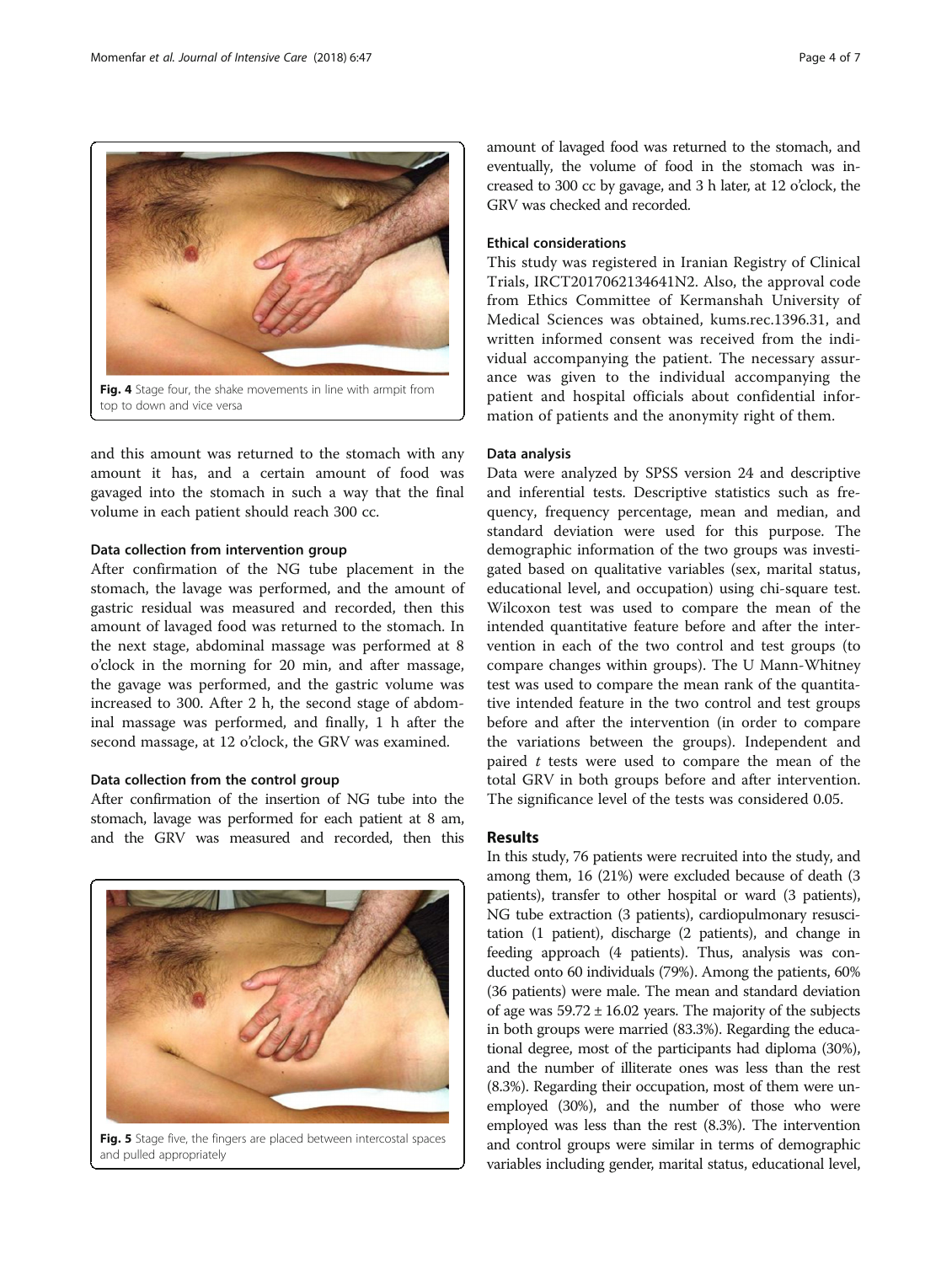and employment status, and there was not any significant difference ( $p$  value < 0.05), and also, the two groups did not differ in terms of age (Table 1).

Comparing the mean of the total GRV before and after the intervention in both groups, the results showed that the mean of the total GRV before the intervention between the two groups was not statistically significant ( $p < 0.05$ ). However, in comparison of the mean of the total GRV after the intervention in the case group (97.30 cc) was less than the control group (143.46 cc) (*p* value  $< 0.05$ ,  $t = 3.62$ ). In addition, the mean of GRV was not changed in case group before and after of intervention, significantly; however, it was increased in the control group  $(p < 0.001)$  (Table 2).

Comparing the GRV before intervention in the case and control groups in different days, the results showed that the mean gastric volume before intervention in the case and control groups in different days had no significant difference (Table 3), but the mean of the GRV after the intervention in the case and control group was significant in the different days, and it was less in the case group in all 3 days ( $p$  value < 0.05) (Table [4](#page-5-0)).

## **Discussion**

The results of this study showed that tensegrity type of abdominal massage can have an important effect on the

Table 1 Demographic characteristics of two groups based on the variables of sex, marital status, education, job, and age

| Variables          | Case<br>N (%)        | Control<br>N (%)     | Total<br>N(%)        | Statistical test             |  |
|--------------------|----------------------|----------------------|----------------------|------------------------------|--|
| Sex                |                      |                      |                      |                              |  |
| Male               | 18 (60)              | 18 (60)              | 36(60)               | $x^2=0$                      |  |
| Female             | 12(40)               | 12(40)               | 24 (40)              | $p = 0.604$                  |  |
| Marital status     |                      |                      |                      |                              |  |
| Single             | 5(16.7)              | 5(16.7)              | 10(16.7)             | $x^2=0$<br>$p = 0.635$       |  |
| Married            | 25 (83.3)            | 25 (83.3)            | 50 (83.3)            |                              |  |
| Level of education |                      |                      |                      |                              |  |
| Illiterate         | 3(10)                | 2(6.7)               | 5(8.3)               | $x^2$ = 1.132<br>$p = 0.889$ |  |
| Elementary         | 8(26.7)              | 6(20)                | 14(23.3)             |                              |  |
| Diploma            | 8 (26.7)             | 10(33)               | 18 (30)              |                              |  |
| Associate          | 6 (20)               | 5(16.7)              | 11(18.3)             |                              |  |
| Bachelor           | 5(16.7)              | 7(23)                | 12(20)               |                              |  |
| Employment status  |                      |                      |                      |                              |  |
| Unemployed         | 7(23.3)              | 11(36.7)             | 18(30)               | N/A                          |  |
| Retired            | 7(23.3)              | 5(16.7)              | 12(20)               |                              |  |
| Housewife          | 8(26.7)              | 4(13.3)              | 12(20)               |                              |  |
| <b>Employee</b>    | 2(6.7)               | 3(10)                | 5(8.3)               |                              |  |
| Free job           | 6(20)                | 7(23.3)              | 13(21.7)             |                              |  |
| Age (mean and SD)  | $60.76 \pm$<br>17.38 | 58.66 $\pm$<br>14.75 | 59.72 $\pm$<br>16.02 | $t = 0.508$<br>$p = 0.616$   |  |

| Groups<br>Time of GRV<br>measurement | Case group<br>Mean (SD)<br>of GRV (cc) | Control group<br>Mean (SD)<br>of GRV (cc) | Statistical test           |  |  |  |
|--------------------------------------|----------------------------------------|-------------------------------------------|----------------------------|--|--|--|
| Before                               | 106.76 (58.56)                         | 108.63 (26.58)                            | $t = 0.159$<br>$p = 0.874$ |  |  |  |
| After                                | 97.30 (54.06)                          | 143.46 (39.93)                            | $t = 3.62*$<br>p < 0.001   |  |  |  |
| Statistical test                     | $t = 0.964$<br>$p = 0.343$             | $t = 4.70$<br>$p < 0.001*$                |                            |  |  |  |
|                                      |                                        |                                           |                            |  |  |  |

\*is significant

reduction of GRV in patients hospitalized in intensive care units who are fed through NG tube, as the total mean of GRV in all days was significantly less than the control group, and also, it was low in all days in the case group. Controlling and reducing the GRV could be an important measure for improving nutritional status and reducing complications in critically ill patients [[19\]](#page-6-0), and consequently decreasing the rate of malnutrition [\[20](#page-6-0)]. Also, this measure could reduce the rate of vomiting and abdominal distention and improve weight gain and defecation pattern [[17\]](#page-6-0). In this regard, a study by Kahraman and Ozdemir [[16\]](#page-6-0) in Turkey, conducted on the effect of abdominal massage on the GRV of patients hospitalized in intensive care unit, showed that the GRV on the last day compared to the first day had a significant reduction, but there was an increase in GRV in the control group. The results of this study are in line with our study. In a randomized control trial study by Dehghan et al.  $[21]$  $[21]$  in Iran on 70 patients by the tracheal tube, there were no differences between the two groups in terms of gastric residual volume after abdominal massage intervention. The results are not in line with our study, which may be related to the difference in massage time (15 min). In another similar study conducted by Uysal et al. [\[9](#page-6-0)] in İzmir on patients with neurology and neurosurgery, the results showed that in the test group, GRV was increased two times, and in the control group, it was more than eight times. The results of this study showed that the increase in the GRV in the control group was more than that in the case group, and the results were in line with our study. Another study was conducted by

Table 3 Comparison of the average of GRV before intervention in the case and control groups in different days

| Variables                  | Groups  | Average rating | Statistical test            |
|----------------------------|---------|----------------|-----------------------------|
| Average of GRV before      | Case    | 29.03          | $p = 0.514$<br>$Z = -0.562$ |
| intervention in first day  | Control | 31.97          |                             |
| Average of GRV before      | Case    | 30.45          | $p = 0.982$<br>$7 = -0.022$ |
| intervention in second day | Control | 30.55          |                             |
| Average of GRV before      | Case    | 29.02          | $p = 0.509$                 |
| intervention in third day  | Control | 31.98          | $Z = -0.660$                |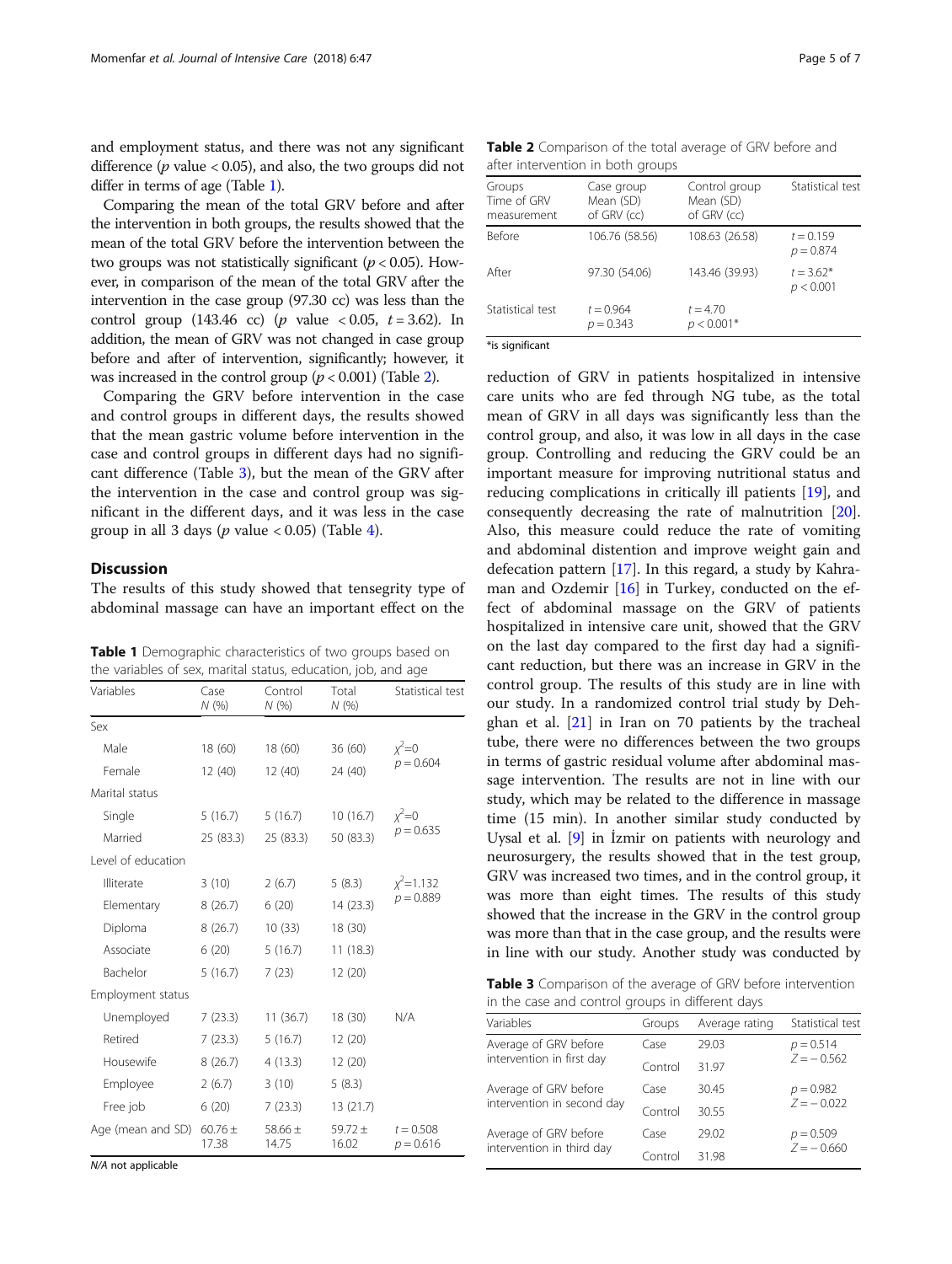<span id="page-5-0"></span>Table 4 Comparison of the average of GRV after intervention in the case and control groups in different days

| Variables                              |               | Groups Average rating Statistical | test                            |
|----------------------------------------|---------------|-----------------------------------|---------------------------------|
| Average of GRV after intervention Case |               | 21.52                             | $*_{D}$ < 0.001<br>$7 = -3/994$ |
| in first day                           | Control 39.48 |                                   |                                 |
| Average of GRV after intervention Case |               | 24.53                             | $*_{p} = 0.008$<br>$7 = -2.651$ |
| in second day                          | Control 36.47 |                                   |                                 |
| Average of GRV after intervention Case |               | 20.25                             | $*_{D}$ < 0.001<br>$7 = -4.563$ |
| in third day                           | Control 40.75 |                                   |                                 |

\*is significant

Warren [\[22\]](#page-6-0) in America on the effect of abdominal massage on the GRV in patients connected to the ventilator system. The measurement results of the GRV in the first measurement, compared to the last one in the case group, showed a significant reduction in comparison to the control group, which is in line with the current research. In a study performed by Tekgündüz et al. [[17](#page-6-0)] on premature infants, the results of the Wilcoxon test showed that the GRV in the case group, in the last day compared to the first day, had a significant decrease ( $P$  value < 0.05), but after comparing the experimental group with the control group in terms of the volume of residual stomach food, the results showed that there was no statistically significant difference. The results of other researches, such as the study by Uysal [\[23\]](#page-6-0) on patients hospitalized in the neurosurgical department, represented the effect of abdominal massage on the gastric residual volume in patients hospitalized in intensive care units, which is in line with the present study.

Various studies shown that abdominal massage can play an important role in reducing the GRV, and it is through the stimulation mechanism of the peristaltic movements, intra-abdominal pressure changes, mechanical and reflexive effects on the intestines, shortening the food transition time in intestines, increased intestinal movements, and easier food flow through the digestive tract [\[9](#page-6-0), [18](#page-6-0)]. Also, the effect of abdominal massage may be due to the parasympathetic stimulation that is followed by the stomach and intestine stimulation, and movements of digestive system increases, and this increase in activity leads to easier digestion of food in the stomach and its easier movement in the intestine. In a study on premature infants to show how massage leads to weight gain, the results of the study showed that abdominal massage increases the activity of vagus nerve and stomach movements [\[24](#page-6-0)]. In another study by McClurg et al. [\[25](#page-6-0)], which was conducted on a patient with multiple sclerosis, the results of the study showed that abdominal massage through the activation of parasympathetic divisions in the autonomic nervous system increased muscle movements in the intestine and increased digestive system secretions and relaxation of the sphincters of digestive tract, by affecting

digestive system function, and had an important role in relieving constipation symptoms in these patients. Turan and Ast [\[26\]](#page-6-0) also showed that abdominal massage by increasing peristalsis movements increases the intestinal movements, has a positive role in reducing constipation following surgery, and also increases the quality of life of postoperative patients.

Patients hospitalized in the intensive care unit connected to the ventilator, and also fed through the NG tube, due to aspiration of food following an increase in the GRV have pneumonia associated with ventilator. Regarding this, a study by Kahraman and Ozdemir [[16](#page-6-0)] was conducted, and the results showed that pneumonia associated with ventilator in the group receiving abdominal massage was five times lower, although this result is not statistically significant compared to the control group, but abdominal massage can reduce the gastric residual volume and food regurgitation to esophagus, reduce the risk of aspirating this food into the lungs, and reduce the risk of pneumonia associated with mechanical ventilation in these patients [[16](#page-6-0)]. Also, in another study by Le Blanc et al. [[27\]](#page-6-0) on patients undergoing colectomy with pain and ileus of the intestine, the results showed that the abdominal massage performed by a mechanical device also reduces the pain and also the duration of intestinal paralysis in these patients.

## Limitations

In this study, the researcher had a little knowledge about abdominal massage. Therefore, for this limitation, he was trained by a sports medicine specialist to perform abdominal massage. Also, it was not possible to obtain satisfaction of the patient due to their unconsciousness. Therefore, for this limitation, the consent of the individual accompanying the patient was sought, in case of referring to the hospital. In addition, we did not take any other information about some variables such as surgical/medical status, main diagnosis, organ failures, severity scores, elective/emergency admission, and requirement of mechanical ventilation and vasopressors, which may affect GRV in intensive care patients.

## Conclusion

The purpose of this study was to evaluate the effect of abdominal massage on the GRV in patients hospitalized in intensive care unit. The results of this study represented the effect of abdominal massage on reducing the gastric residual volume, so this procedure is recommended to be considered as a care method to improve nutrition status in patients hospitalized in these units.

## Abbreviations

GRV: Gastric residual volume; SD: Standard deviation